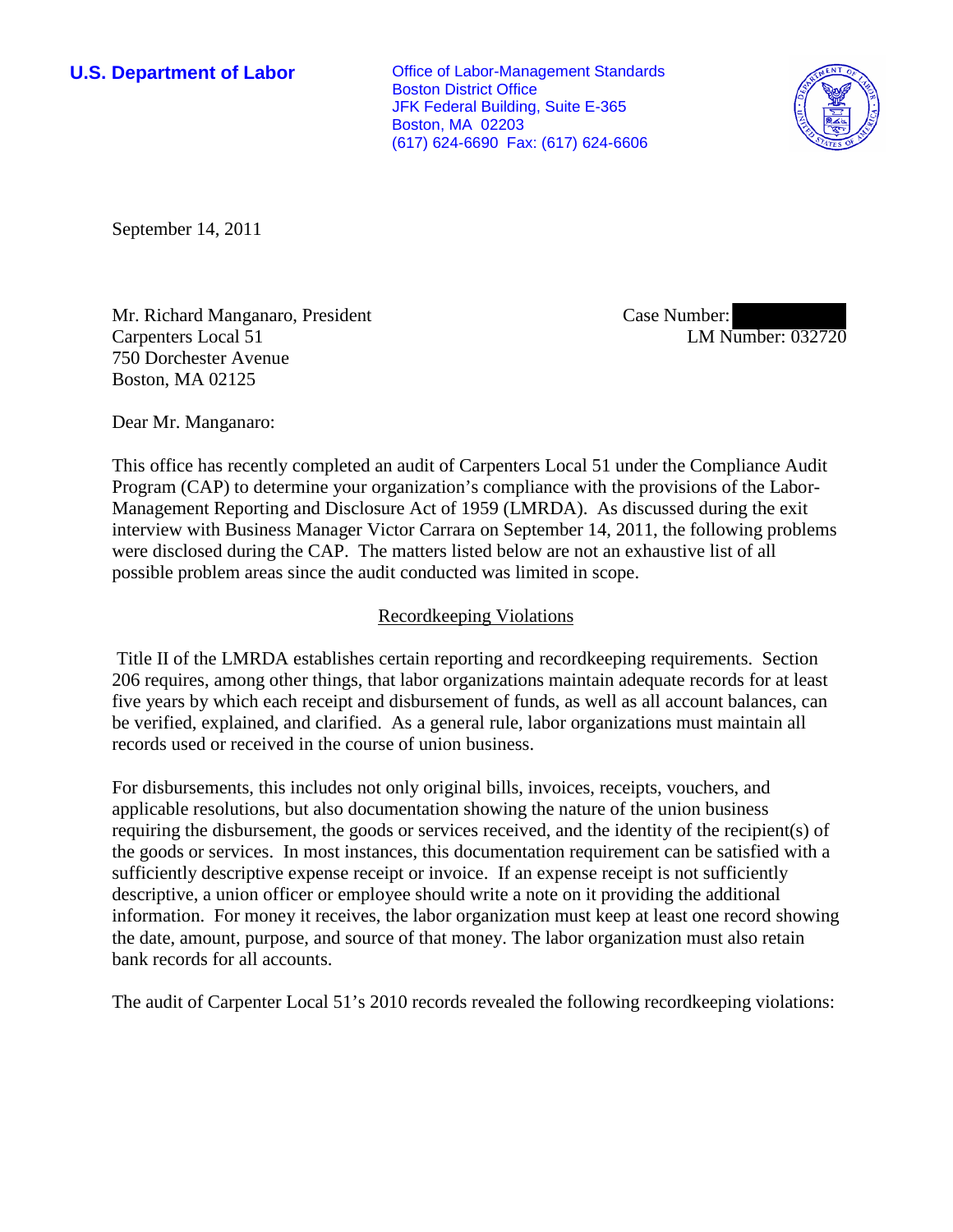1. Disposition of Property

Local 51 did not maintain an inventory of hats, T-Shirts, and other property it purchased, sold, or gave away. The union must report the value of any union property on hand at the beginning and end of each year in Item 30 (Other Assets) of the LM-3. The union must retain an inventory or similar record of property on hand to verify, clarify, and explain the information that must be reported in Item 30.

The union must report in at least one record the date and amount received from each sale of union hats, jackets, and other items.

2. Receipt Dates not Recorded

Entries in Local 51's Quicken receipts ledger reflect the date the union deposited money, but not the date money was received. Union receipts records must show the date of receipt. The date of receipt is required to verify, explain, or clarify amounts required to be reported in Statement B (Receipts and Disbursements) of the LM-3. The LM-3 instructions for Statement B state that the labor organization must record receipts when it actually receives money and disbursements when it actually pays out money. Failure to record the date money was received could result in the union reporting some receipts for a different year than when it actually received them.

Based on your assurance that Carpenters Local 51 will retain adequate documentation in the future, OLMS will take no further enforcement action at this time regarding the above violations.

## Reporting Violations

The audit disclosed a violation of LMRDA Section 201(b), which requires labor organizations to file annual financial reports accurately disclosing their financial condition and operations. The Labor Organization Annual Report LM-3 filed by Carpenters Local 51 for fiscal year ending June 30, 2010, was deficient in the following areas:

1. Apprenticeship Training Trust

Item 11 (During the reporting period did the labor organization create or participate in the administration of a trust or other fund or organization, as defined in the instructions, which provides benefits for members or their beneficiaries?) was incorrectly answered, "No." Local 51 had an Apprenticeship Training Trust during 2010. As stated in the LM-3 Report instructions, answer Item 11 "Yes" if your labor organization created or participated in the administration of a "trust in which a labor organization is interested" which is defined in section 3(l) of the LMRDA as "a trust or other fund or organization (1) which was created or established by a labor organization, or one or more of the trustees or one or more